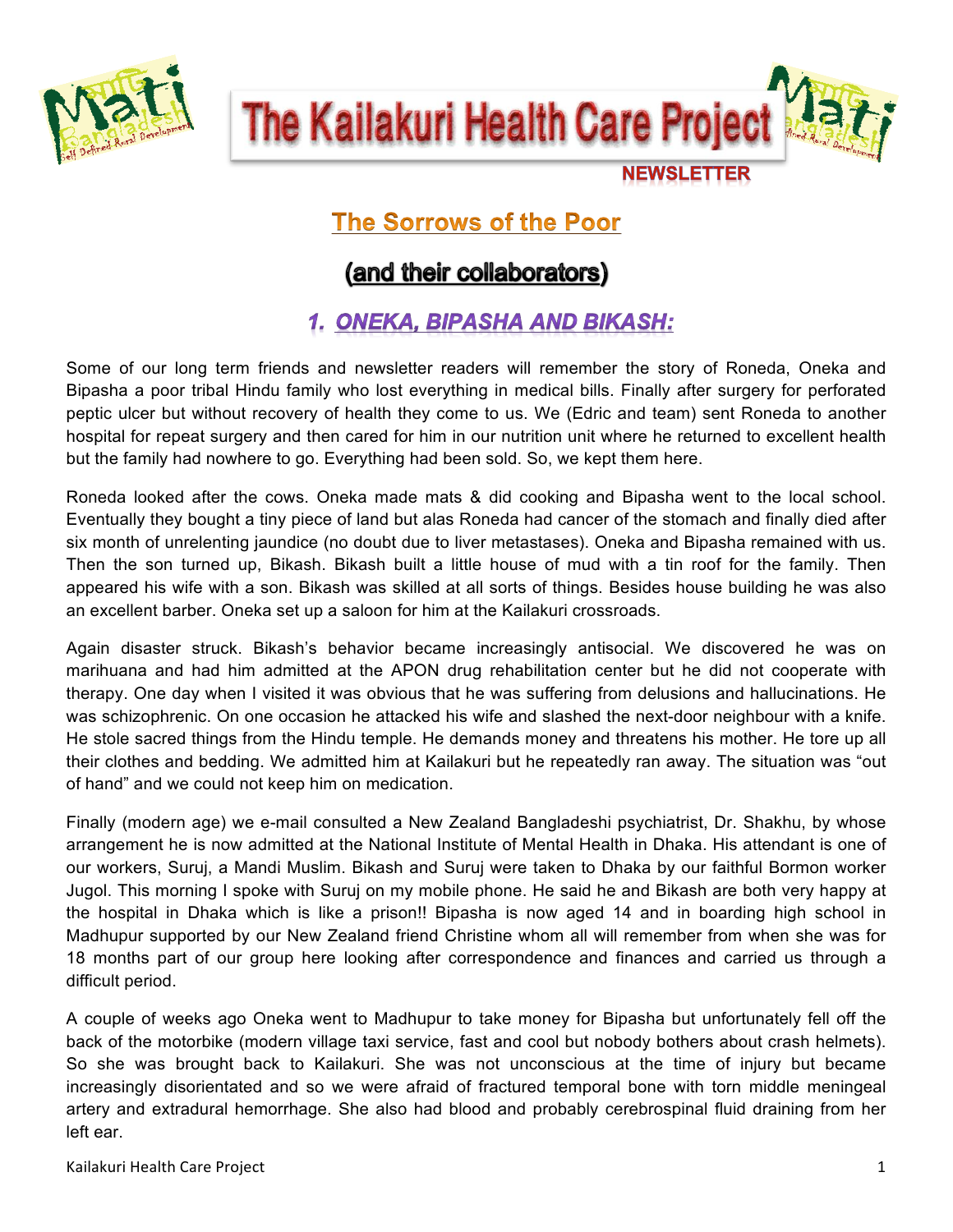We immediately sent her with Ujjol to the Mymensingh Medical College Hospital. As a woman attendant was needed and none of our staff wanted to go we drew lots and sent Hajera (Muslim). The CT scan cost us about Tk. 3,000. Add onto that travel, meal and medicine cost. She had a linear fracture in the mastoid region but no internal bleeding. A few days later we replaced Hajera with Hena (also Muslim, newlywed at the age of 40 and pregnant!). None of them liked the MMCH. They are all back here with us again. Oneka is back at work and just so happy that Bikash is happily settled in in "prison." None of us told Bipasha that we were afraid her mother might die.

#### 2. DEBT STRUGGLES IN THE KAILAKURI AREA:

In recent weeks, our project manager Pijon and I (Nadine) surveyed 148 families "poor" or "extremely poor" families within our village programme area. Many of whom have benefited from the Kailakuri and Thanarbaid health programmes over the past 30 years. 127 (86%) of them have current loans from one or more of the microcredit NGOs working in the Madhupur area. 45 out of the 55 NGOs registered in the area offer loan services, at interest. Rates vary from 12 to 17% percent per year and are collected weekly or monthly. NGO workers can exert considerable pressure to get interest paid in time. Amounts vary considerately, some as little as 10,000 taka (equivalent to 2 months' day wages), others 60,000 taka or more.

One of our staff took a 40,000 loan for his business. Before getting the loan he had to make a deposit of 4,000 and will pay 12 monthly installments of 4000 in addition to his regular 100 taka savings payments (i.e. total repayment of 48,000 plus 5,200 taka savings). The monthly income in our area of poor a family with only one earner is about 6000 taka. If there are five family members (husband, wife and 3 little children or 2 children and one elderly person) living costs are about 5 to 6000 taka.

Availability of micro-credit is promoted as a huge advantage for the poor but it also has dangers. The loans are used for house repairs, children's education, medical bills or just ready cash so that they do not bring in the 12-17% interest required. Often loans are drawn to buy cows, goats or chickens, goods for business (e.g. cloth for tailoring) or to sell locally. But if there is a more immediate crisis then cash can be diverted and repayment not possible. Sometimes the cow may die or the business fails. Over 90% of our staff have loans and some are huge.

Poor and extremely poor beneficiaries (many illiterate) often get little preparatory training from the NGOs when they withdraw loans. There are also many informal loan exchange networkers like local money lenders (taking exorbitant interest rates) and neighbours and relatives. (Good news is that our new NGO Mati is beginning an interest free loan for income generation programme for 50 extremely poor families in our area.

### 3. DIABETES CARE FOR THE POOR:

Health services in Bangladesh are generally speaking beyond the means of the poor without taking loans or selling off essential home resources for them (e.g. Roneda's family). Even government hospitals are almost impossible. Patient numbers are overwhelming and costly investigations and medications have to be obtained outside the hospital. Services are usually far distant from the homes of the people. Finally attendants are needed whose meals have to be purchased outside.

A clear example of the dilemma of the poor is diabetes. We have about 1800 patient under supervision. Bad control means life threatening acute and chronic complications. About 800 are on insulin of whom about half are type 2 (needing insulin for diabetes control) and half type1 (needing insulin for survival). None of the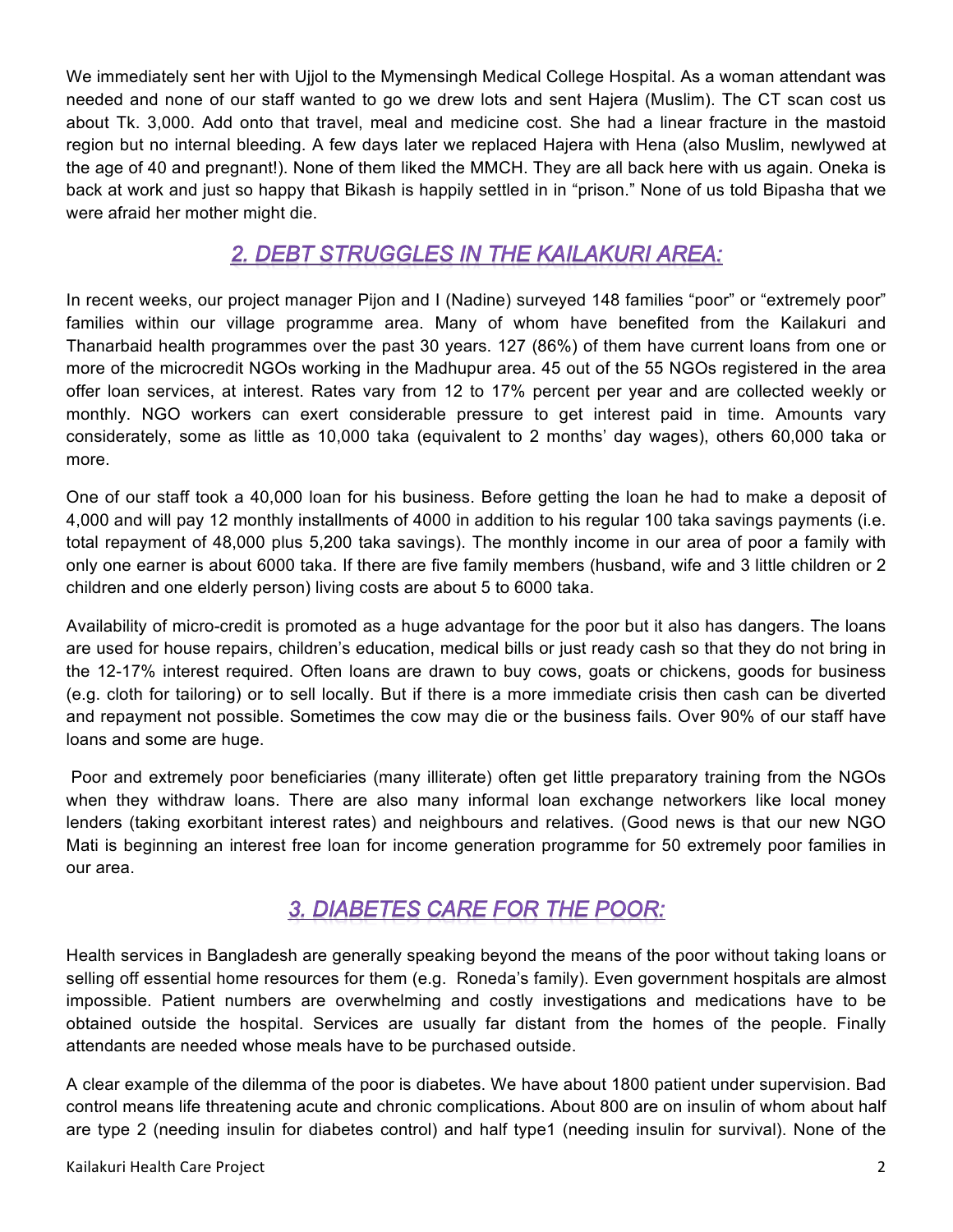insulin patients (or indeed many of the others) could offered care and supervision without the Kailakuri diabetes programme. We always have 3 to 7 diabetes foot ulcer patients some with extensive gangrene.

### **4. HEALTH AND DOCTORS:**

None of us is immune from occasional health problems. Even an ageing doctor has his/her share and when you are immersed with the poor in their conditions and problems inevitably to a considerable degree their lot becomes your own. Some readers of my (Edric's) age will have experienced prostate problems and maybe even gone into acute urinary retention (not to be wished upon anyone). Working in a hospital situation emergency care is immediately available and if the patient is disturbed and uncontrollable the quickest and most humane way to provide immediate relief is to get the staff to physically hold them down while being catheterized.

I had my surgery done at the Mymensingh Medical College Hospital by Prof. Fozlul Haque Siddiqui to whom I am constantly grateful. The prostate however remains and later on problems can recur. I rang the professor who advised keeping the catheter in for a few days, going onto medication and visiting him two weeks later. An indwelling catheter is not so thrilling (especially when you are working) but then neither is the drug tamsulosin.

Our American doctors Jason, Merindy and their newborns are on the way (see below).

Doctors are necessary but not easily available in the rural areas (where 85% of the people live). The famous Gonoshasthaya Kendra (well known for its commitment to the poor) offered us rotating internee doctors. Roton (health programme administrator) and I decided to do a round trip. We would go from Kailakuri to Gonoshasthaya and meet with Prof. Laila (head of the medical college) and Dr. Kader (head of the entire G.K complex of hospitals and projects) and then Roton would drop me off in Mymensingh and go on home. We left Kailakuri at 6:30 am and reached G.K at 12:30 (120 km). We had lunch with them and a very good meeting. They are offering to give us six monthly alternating internee doctors. We set out again at 2:30 and reached Taize House (paradise) at 7:30 pm (110 km). Roton left me there exhausted in the care of the brothers (Ujjol came next day to take me for my checkups in Mymensingh). Roton reached home at 11:00 pm (50 km). Many of our staffs deserve gold medals.

### **5. IDRIS ALI'S THROAT:**

Idris Ali is aged 50 and fairly poor. He supports his family with three children by selling rice. He developed moist coughing bringing up blood a month ago. His house is practically next door to Roton's who sent him to us. He was referred to our TB department where the paramedic took sputum tests which were negative. Unfortunately he then sent him home without proper assistant (for which I gave him three weeks suspension. ( He is now back at work on a day labour basis under close supervision). The family took him to a private hospital in Madhupur. Which did non priority investigations (including cardiac ultra-sonogram) and took 4000 taka. Roton, then sent him back to us. We sent him for laryngoscopy. (The cause had to be either cancer or TB). This was only available at a private hospital in Mymensingh and cost us 1000 taka. The left vocal card was paralysed. In our area the most likely cause would be either diphtheria (expected recovery) or nerve damage from cancer infiltration from the esophagus.

The next step was endoscopy. We were tube feeding him because he couldn't eat. However the relatives have taken him away to a traditional heater who has him on a fluid diet which he seems to be managing. We hope he will survive!